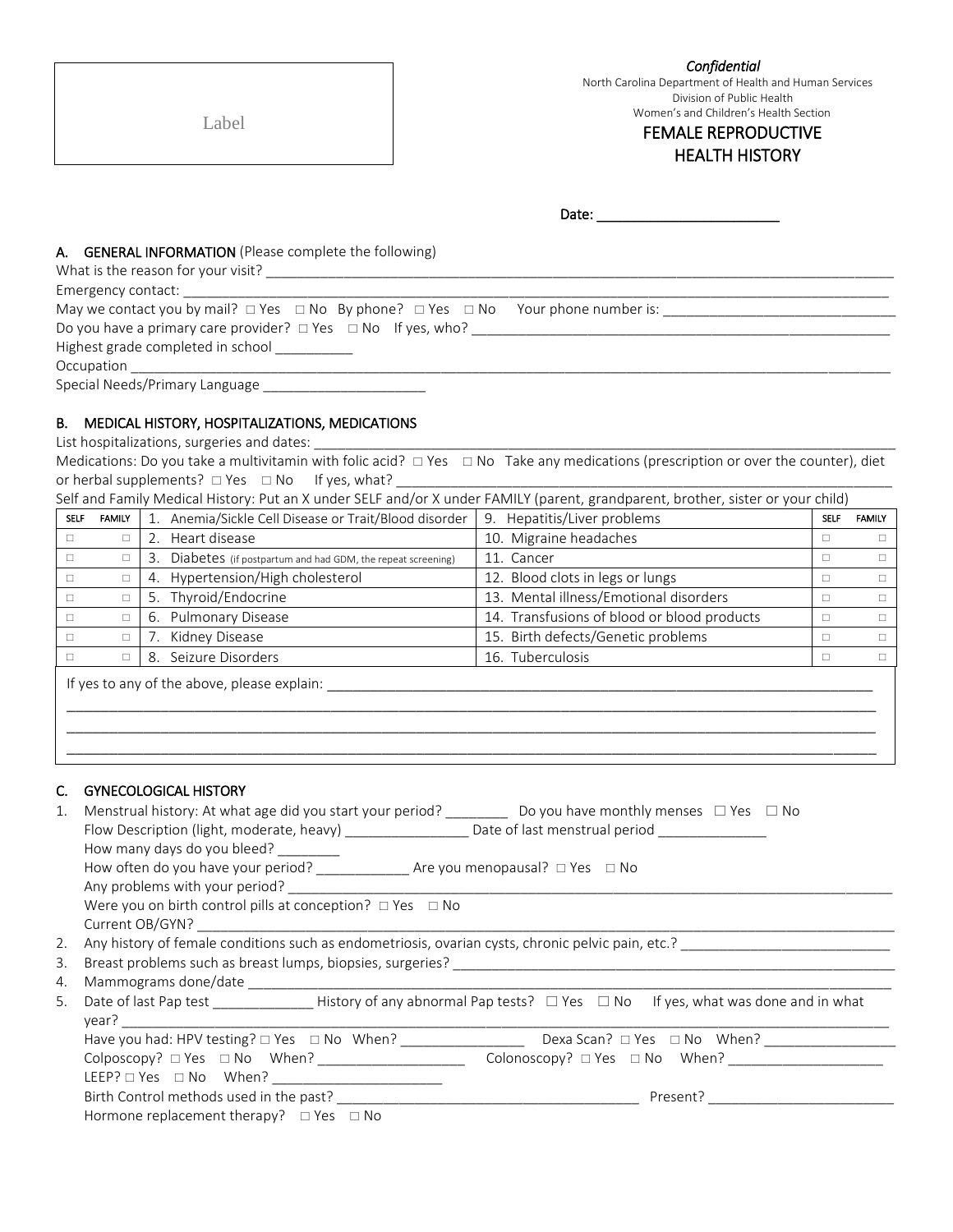| 1.                   | D. OBSTETRICAL HISTORY<br>□ IF POSTPARTUM, advised to delay future pregnancy for 18 months to 5 years.                                                                                                                                |                      |    | Total pregnancies ___________# Living ___________# Preterm ___________# Abortion __________# Miscarriage __________                                                                                                                                                            |
|----------------------|---------------------------------------------------------------------------------------------------------------------------------------------------------------------------------------------------------------------------------------|----------------------|----|--------------------------------------------------------------------------------------------------------------------------------------------------------------------------------------------------------------------------------------------------------------------------------|
|                      | E. SEXUAL HISTORY (This section lends itself to being a self [patient completed] or a dialogue with the provider)                                                                                                                     |                      |    |                                                                                                                                                                                                                                                                                |
|                      | Are you sexually active? $\Box$ Yes $\Box$ No                                                                                                                                                                                         |                      |    |                                                                                                                                                                                                                                                                                |
|                      | Insertive: Anal □ oral □ vaginal □ Receptive: Anal □ oral □ vaginal □<br>Orientation: □ Heterosexual □ homosexual □ Bisexual □ Other                                                                                                  |                      |    |                                                                                                                                                                                                                                                                                |
|                      | Do you have pain with sex? $\Box$ Yes $\Box$ No                                                                                                                                                                                       |                      |    |                                                                                                                                                                                                                                                                                |
| 1.<br>2.<br>3.<br>4. | Do you have sex with $\Box$ Men only $\Box$ Women only $\Box$ Both men and women<br>In the past two months, how many partners have you had sex with? ______<br>In the past 12 months, how many partners have you had sex with? ______ |                      |    | Have you been abused sexually or emotionally, physically? $\Box$ Yes $\Box$ No Have you had a recent change in partner? $\Box$ Yes $\Box$ No<br>Is it possible that any of your sex partners in the past 12 months had sex with someone else while they were still in a sexual |
|                      | relationship with you? $\Box$ Yes $\Box$ No                                                                                                                                                                                           |                      |    |                                                                                                                                                                                                                                                                                |
| 5.                   | What do you do to protect yourself from STDs and HIV?                                                                                                                                                                                 |                      |    |                                                                                                                                                                                                                                                                                |
| 6.                   | Do you or your partner use condoms and/or dental dams every time you have vaginal, oral or anal sex? $\Box$ Yes $\Box$ No                                                                                                             |                      |    |                                                                                                                                                                                                                                                                                |
| 7.                   | Have you ever had an STD? □ Yes □ No If yes, which STD and when? ______________________                                                                                                                                               |                      |    |                                                                                                                                                                                                                                                                                |
| 8.                   | Have any of your partners had an STD? (i.e., chlamydia, gonorrhea, trichomoniasis, herpes, syphilis, hepatitis B, others)<br>$\square$ Yes $\square$ No If yes, which STD and when?                                                   |                      |    |                                                                                                                                                                                                                                                                                |
|                      | 9. Have you or any of your partners ever injected drugs? $\Box$ Yes $\Box$ No                                                                                                                                                         |                      |    |                                                                                                                                                                                                                                                                                |
|                      |                                                                                                                                                                                                                                       |                      |    |                                                                                                                                                                                                                                                                                |
|                      |                                                                                                                                                                                                                                       |                      |    |                                                                                                                                                                                                                                                                                |
|                      | 12. Do you wish to have a HIV test today? □ Yes □ No                                                                                                                                                                                  |                      |    |                                                                                                                                                                                                                                                                                |
|                      |                                                                                                                                                                                                                                       |                      |    |                                                                                                                                                                                                                                                                                |
|                      | <b>RISK FACTORS:</b>                                                                                                                                                                                                                  |                      |    |                                                                                                                                                                                                                                                                                |
|                      |                                                                                                                                                                                                                                       |                      |    | Do you have unprotected sex? $\Box$ Yes $\Box$ No Do you have sex with multiple partners? $\Box$ Yes $\Box$ No Occupational? $\Box$ Yes $\Box$ No                                                                                                                              |
|                      | Drink alcohol, illicit drug use? $\Box$ Yes $\Box$ No Community with high prevalence of STDs? $\Box$ Yes $\Box$ No                                                                                                                    |                      |    |                                                                                                                                                                                                                                                                                |
|                      |                                                                                                                                                                                                                                       |                      |    | History of STIs? $\Box$ Yes $\Box$ No Was your birth mother infected? $\Box$ Yes $\Box$ No Early onset of sexual activity? $\Box$ Yes $\Box$ No                                                                                                                                |
|                      |                                                                                                                                                                                                                                       |                      |    |                                                                                                                                                                                                                                                                                |
| F.                   | SOCIAL/ENVIRONMENTAL HISTORY                                                                                                                                                                                                          |                      |    |                                                                                                                                                                                                                                                                                |
| 1.                   | Do you smoke, use smokeless tobacco or use electronic nicotine devices?                                                                                                                                                               |                      |    |                                                                                                                                                                                                                                                                                |
|                      |                                                                                                                                                                                                                                       |                      |    | $\Box$ Yes $\Box$ No If yes, how much? __________ How long? ___________ What? _____________                                                                                                                                                                                    |
|                      | 2. Drink alcohol?                                                                                                                                                                                                                     |                      |    | □ Yes □ No If yes, how much? __________ How long? ___________ What? ____________                                                                                                                                                                                               |
|                      |                                                                                                                                                                                                                                       |                      |    | 3. Take street drugs?<br>$\square$ Yes $\square$ No If yes, how much? _________ How long? ________ What? __________                                                                                                                                                            |
|                      |                                                                                                                                                                                                                                       |                      |    |                                                                                                                                                                                                                                                                                |
|                      | 4. Are you regularly around someone else who uses alcohol, tobacco, electronic nicotine devices or street drugs?                                                                                                                      |                      |    |                                                                                                                                                                                                                                                                                |
|                      |                                                                                                                                                                                                                                       | $\Box$ Yes $\Box$ No |    | If yes, how much? __________________________________ How long? _________________                                                                                                                                                                                               |
|                      | G. MENTAL HEALTH HISTORY                                                                                                                                                                                                              |                      |    |                                                                                                                                                                                                                                                                                |
|                      | 1. During the past two weeks, have you often been bothered by either of the following two problems?<br>a. Feeling down, depressed, irritable or hopeless $\Box$ Yes $\Box$ No                                                         |                      | or |                                                                                                                                                                                                                                                                                |
|                      | b. Little interest or pleasure in doing things $\Box$ Yes $\Box$ No                                                                                                                                                                   |                      |    |                                                                                                                                                                                                                                                                                |
| 2.                   | Are you in a relationship with a person who threatens or physically hurts you? $\Box$ Yes $\Box$ No                                                                                                                                   |                      |    |                                                                                                                                                                                                                                                                                |
|                      | 3. In the past year, have you been slapped, kicked or otherwise physically hurt by someone? □ Yes □ No                                                                                                                                |                      |    |                                                                                                                                                                                                                                                                                |
|                      |                                                                                                                                                                                                                                       |                      |    |                                                                                                                                                                                                                                                                                |
|                      | Have you been on medication in the past? $\Box$ Yes $\Box$ No                                                                                                                                                                         |                      |    |                                                                                                                                                                                                                                                                                |
|                      | Were you given Daymark information? $\Box$ Yes $\Box$ No                                                                                                                                                                              |                      |    |                                                                                                                                                                                                                                                                                |
|                      |                                                                                                                                                                                                                                       |                      |    |                                                                                                                                                                                                                                                                                |
|                      |                                                                                                                                                                                                                                       |                      |    |                                                                                                                                                                                                                                                                                |
|                      |                                                                                                                                                                                                                                       |                      |    |                                                                                                                                                                                                                                                                                |